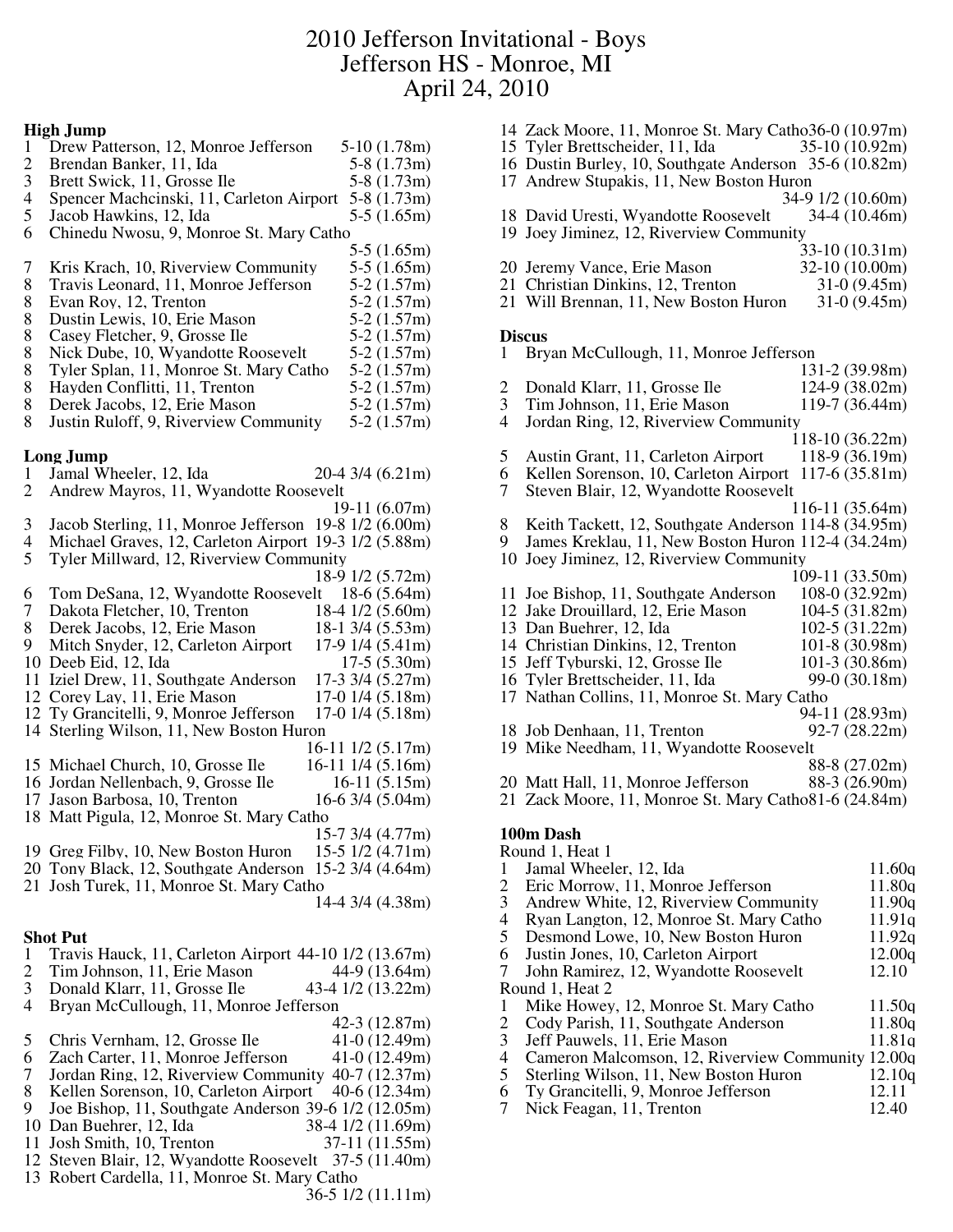| 8<br>Round 1, Heat 3     |                                                                       |                                   |  |  |  |
|--------------------------|-----------------------------------------------------------------------|-----------------------------------|--|--|--|
| 1                        | Jodeci Mays, 11, Carleton Airport                                     | $\mathbf R$<br>11.80q             |  |  |  |
| $\overline{c}$           | Ryan Wertenberger, 12, Ida                                            | $\mathbf{1}$<br>11.81g            |  |  |  |
| 3                        | Jacob Bresinski, 12, Trenton                                          | 11.82q                            |  |  |  |
| 4                        | Tyler Dunn, 10, Wyandotte Roosevelt                                   | $\frac{2}{3}$<br>11.90q           |  |  |  |
| 5                        | Alex Kish, 10, Grosse Ile                                             | $\overline{4}$<br>12.00q          |  |  |  |
| 6                        | Demetrios Sanders, 9, Southgate Anderson                              | 5<br>12.30                        |  |  |  |
| 7                        | Codie Ziegler, 10, Erie Mason                                         | 6<br>12.31                        |  |  |  |
|                          | Round 2, Heat 1                                                       | $\overline{7}$                    |  |  |  |
| $\mathbf{1}$             | Mike Howey, 12, Monroe St. Mary Catho                                 | 8<br>11.20q                       |  |  |  |
| $\overline{c}$           | Eric Morrow, 11, Monroe Jefferson                                     | $\mathbf F$<br>11.40q             |  |  |  |
| 3                        | Jeff Pauwels, 11, Erie Mason                                          | 11.41q<br>$\mathbf{1}$            |  |  |  |
| $\overline{\mathcal{A}}$ | Ryan Wertenberger, 12, Ida                                            | 11.50q                            |  |  |  |
| 5                        | Cody Parish, 11, Southgate Anderson                                   | $\frac{2}{3}$<br>11.70            |  |  |  |
| 6                        | Tyler Dunn, 10, Wyandotte Roosevelt                                   | $\overline{4}$<br>11.90           |  |  |  |
| $\tau$                   | Alex Kish, 10, Grosse Ile                                             | 5<br>12.00                        |  |  |  |
| 8                        | Ryan Langton, 12, Monroe St. Mary Catho                               | 6<br>12.01                        |  |  |  |
|                          | Round 2, Heat 2                                                       | $\overline{7}$                    |  |  |  |
| $\mathbf{1}$             | Jamal Wheeler, 12, Ida                                                | 8<br>11.30q                       |  |  |  |
| 2                        | Jodeci Mays, 11, Carleton Airport                                     | 11.60q                            |  |  |  |
| 3                        | Desmond Lowe, 10, New Boston Huron                                    | 11.70q<br>$\overline{\mathbf{4}}$ |  |  |  |
| $\overline{\mathcal{A}}$ | Andrew White, 12, Riverview Community                                 | $\mathbf{1}$<br>11.71q            |  |  |  |
| 5                        | Jacob Bresinski, 12, Trenton                                          | $\overline{c}$<br>11.80           |  |  |  |
| 6                        | Sterling Wilson, 11, New Boston Huron                                 | 3<br>11.90                        |  |  |  |
| $\tau$                   | Cameron Malcomson, 12, Riverview Community 12.00                      | $\overline{4}$                    |  |  |  |
| 8                        |                                                                       | 5<br>12.10                        |  |  |  |
| Final                    | Justin Jones, 10, Carleton Airport                                    | 6                                 |  |  |  |
| $\mathbf{1}$             |                                                                       | $\overline{7}$                    |  |  |  |
| $\overline{c}$           | Mike Howey, 12, Monroe St. Mary Catho                                 | 11.00<br>8<br>11.10               |  |  |  |
| $\mathfrak{Z}$           | Jamal Wheeler, 12, Ida                                                | 9<br>11.20                        |  |  |  |
|                          | Jodeci Mays, 11, Carleton Airport                                     | $\mathbf{1}$<br>11.40             |  |  |  |
| 4<br>5                   | Eric Morrow, 11, Monroe Jefferson                                     | 11.41                             |  |  |  |
|                          | Desmond Lowe, 10, New Boston Huron                                    | $\mathbf{1}$<br>$\,1\,$           |  |  |  |
| 6<br>$\tau$              | Jeff Pauwels, 11, Erie Mason<br>Andrew White, 12, Riverview Community | 11.50<br>$\,1\,$<br>11.51         |  |  |  |
| 8                        | Ryan Wertenberger, 12, Ida                                            | 11.60<br>$\mathbf{1}$             |  |  |  |
|                          |                                                                       | $\mathbf{1}$                      |  |  |  |
|                          | 200 meter dash                                                        | $\mathbf{1}$                      |  |  |  |
|                          | Round 1, Heat 1                                                       | $\mathbf{1}$                      |  |  |  |
| 1                        | Mike Howey, 12, Monroe St. Mary Catho                                 | $\mathbf{1}$<br>23.30q            |  |  |  |
| 2                        | Andrew Mayros, Wyandotte Roosevelt                                    | $\mathbf{1}$<br>23.50q            |  |  |  |
| 3                        | Brian Walters, 12, Ida                                                | 23.80q<br>$\overline{c}$          |  |  |  |
| 4                        | Marcus Williams, 10, Southgate Anderson                               | $\overline{c}$<br>24.00q          |  |  |  |
| 5                        | Travis Leonard, 11, Monroe Jefferson                                  | 24.10q                            |  |  |  |
| 6                        | Andrew Lonsway, 12, Erie Mason                                        | 24.30q<br>8                       |  |  |  |
| 7                        | Greg Filby, 10, New Boston Huron                                      | 25.50<br>$\mathbf{1}$             |  |  |  |
|                          | Round 1, Heat 2                                                       |                                   |  |  |  |
| $\mathbf{1}$             | Jamal Wheeler, 12, Ida                                                | $\frac{2}{3}$<br>23.80q           |  |  |  |
| 2                        | Logan Moore, 12, Southgate Anderson                                   | $\overline{4}$<br>24.10q          |  |  |  |
| 3                        | Reed Whiteside, 9, Trenton                                            | 5<br>24.20q                       |  |  |  |
| 4                        | Matt Leigh, 12, Carleton Airport                                      | 6<br>24.21q                       |  |  |  |
| 5                        | Alex Kish, 10, Grosse Ile                                             | $\overline{7}$<br>24.30q          |  |  |  |
| 6                        | Zach Robinson, 11, Monroe St. Mary Catho                              | 8<br>24.80                        |  |  |  |
| 7                        | Gabe Dahl, 9, Riverview Community                                     | 9<br>27.20                        |  |  |  |
|                          | Round 1, Heat 3                                                       | $\mathbf{1}$                      |  |  |  |
| $\mathbf{1}$             | Eric Morrow, 11, Monroe Jefferson                                     | $\mathbf{1}$<br>23.70q            |  |  |  |
| $\mathbf{2}$             | Brandon Surcek, 12, Wyandotte Roosevelt                               | 23.80q<br>$\mathbf{1}$            |  |  |  |
| 3                        | Jeff Pauwels, 11, Erie Mason                                          | 24.00q<br>$\mathbf{1}$            |  |  |  |
| $\overline{\mathcal{A}}$ | Jodeci Mays, 11, Carleton Airport                                     | $\mathbf{1}$<br>24.01q            |  |  |  |
| 5                        | Tim Reeber, 10, Trenton                                               | $\mathbf{1}$<br>24.10q            |  |  |  |
| 6                        |                                                                       |                                   |  |  |  |
|                          |                                                                       |                                   |  |  |  |
|                          | Desmond Lowe, 10, New Boston Huron                                    | 24.70<br>$\mathbf{1}$             |  |  |  |
|                          | Round 2, Heat 1                                                       | $\mathbf{1}$                      |  |  |  |
| 1                        | Mike Howey, 12, Monroe St. Mary Catho                                 | $\mathbf{1}$<br>23.00q            |  |  |  |
| $\overline{2}$           | Andrew Mayros, Wyandotte Roosevelt                                    | 23.20q<br>$\mathbf{1}$            |  |  |  |
| 3                        | Brandon Surcek, 12, Wyandotte Roosevelt                               | 23.30q                            |  |  |  |
| $\overline{\mathcal{A}}$ | Tim Reeber, 10, Trenton                                               | 23.40q                            |  |  |  |
| 5<br>6                   | Reed Whiteside, 9, Trenton                                            | 24.10<br>24.30                    |  |  |  |
| $\overline{7}$           | Andrew Lonsway, 12, Erie Mason<br>Jeff Pauwels, 11, Erie Mason        | 24.31                             |  |  |  |

| 8                        | Travis Leonard, 11, Monroe Jefferson                   | 24.40                    |  |
|--------------------------|--------------------------------------------------------|--------------------------|--|
|                          | Round 2, Heat 2                                        |                          |  |
| $\mathbf{1}$             | Jamal Wheeler, 12, Ida                                 | 22.80q                   |  |
| $\overline{c}$           | Logan Moore, 12, Southgate Anderson                    | 23.10q                   |  |
| 3                        | Eric Morrow, 11, Monroe Jefferson                      | 23.60q                   |  |
| $\overline{4}$           | Brian Walters, 12, Ida                                 | 23.80q                   |  |
| 5                        | Jodeci Mays, 11, Carleton Airport                      | 23.81                    |  |
| 6                        | Alex Kish, 10, Grosse Ile                              | 24.20                    |  |
| 7                        | Marcus Williams, 10, Southgate Anderson                | 24.60                    |  |
| 8                        | Matt Leigh, 12, Carleton Airport                       | 24.61                    |  |
| Final                    |                                                        |                          |  |
| $\mathbf{1}$             | Mike Howey, 12, Monroe St. Mary Catho                  | 22.40                    |  |
| $\overline{c}$           | Logan Moore, 12, Southgate Anderson                    | 22.50                    |  |
| $\mathfrak{Z}$           | Jamal Wheeler, 12, Ida                                 | 22.90                    |  |
| $\overline{4}$           | Andrew Mayros, Wyandotte Roosevelt                     | 23.00                    |  |
| 5                        | Tim Reeber, 10, Trenton                                | 23.60                    |  |
| 6                        | Brian Walters, 12, Ida                                 | 24.00                    |  |
| 7                        | Brandon Surcek, 12, Wyandotte Roosevelt                | 24.40                    |  |
| 8                        | Eric Morrow, 11, Monroe Jefferson                      | 24.70                    |  |
|                          |                                                        |                          |  |
|                          | 400 meter dash                                         |                          |  |
| $\mathbf{1}$             | Logan Moore, 12, Southgate Anderson                    | 51.40 H3                 |  |
| $\overline{c}$           | Corey Anderson, 12, Wyandotte Roosevelt                | 52.10 H3                 |  |
| 3                        | Jacob Mullinax, 11, Southgate Anderson                 | 52.90 H <sub>2</sub>     |  |
| $\overline{\mathcal{A}}$ | Bryce Woelmer, 10, Ida                                 | 53.30 H3                 |  |
| 5                        | Nathaniel Theobald, 11, Monroe St. Mary Catho 54.10 H3 |                          |  |
| 6                        | Daniel Harras, 11, Monroe St. Mary Catho               | 54.30 H <sub>2</sub>     |  |
| 7                        | Quentin Draftz, 12, Carleton Airport                   | 54.60 H3                 |  |
| 8                        | Brandon Surcek, 12, Wyandotte Roosevelt                | 54.80 H3                 |  |
| 9                        | Alan Hartline, 11, Monroe Jefferson                    | 54.90 H <sub>2</sub>     |  |
|                          | 10 Ken Domingue, 12, Carleton Airport                  | 55.10 H3                 |  |
|                          | 11 Andrew Lonsway, 12, Erie Mason                      | 55.50 H3                 |  |
|                          | 12 Tim Reeber, 10, Trenton                             | 55.90 H <sub>2</sub>     |  |
|                          | 13 Shane Sampson, 9, Ida                               | 56.10 H <sub>2</sub>     |  |
|                          | 14 Charlie Debono, 10, Trenton                         | 57.00 H <sub>2</sub>     |  |
|                          | 15 Luke Deal, 11, Erie Mason                           | 57.20 H <sub>2</sub>     |  |
|                          | 16 Rafael Rezende, 12, Monroe Jefferson                | 57.60 H <sub>2</sub>     |  |
|                          | 17 Robert Sexton, 10, Grosse Ile                       | 58.20 H1                 |  |
|                          | 18 Steven Chao, 11, Grosse Ile                         | 59.20 H1                 |  |
|                          | 19 Sean Stuchurski, 10, New Boston Huron               | 60.20 H1                 |  |
|                          | 20 Pat Clark, 11, New Boston Huron                     | 61.40 H1                 |  |
|                          | 21 Sean Kirkwood, 12, Riverview Community              | 61.70 H1                 |  |
|                          |                                                        |                          |  |
|                          | 800 meter run                                          |                          |  |
| $\mathbf{1}$             | Evan Roy, 12, Trenton                                  | $2:02.50$ H <sub>2</sub> |  |
| $\overline{c}$           | Evan Pietraniec, 10, Monroe St. Mary Catho             | 2:04.10 H <sub>2</sub>   |  |
| 3                        | John Webb, 11, Monroe Jefferson                        | 2:04.90 H <sub>2</sub>   |  |
| 4                        | Zach Johnson, 11, Grosse Ile                           | 2:05.40 H <sub>2</sub>   |  |
| 5                        | Jakob Williams, 11, New Boston Huron                   | 2:05.70 H <sub>2</sub>   |  |
| 6                        | Chris Heid, 12, Erie Mason                             | 2:06.10 H2               |  |
| 7                        | Nick Smith, 12, Ida                                    | 2:06.50 H2               |  |
| 8                        | Bryan Applin, 11, Monroe St. Mary Catho                | 2:08.20 H <sub>2</sub>   |  |
| 9                        | Kyle Russell, 9, Ida                                   | 2:08.80 H <sub>2</sub>   |  |
|                          | 10 Kody Beesley, 12, Wyandotte Roosevelt               | 2:09.20 H <sub>2</sub>   |  |
|                          | 11 Tyler Hamilton, 10, Wyandotte Roosevelt             | 2:10.80 H <sub>2</sub>   |  |
|                          | 12 Brandon Wolff, 11, Southgate Anderson               | 2:11.30 H1               |  |
|                          | 13 Alex Lancina, 12, Carleton Airport                  | 2:11.40 H2               |  |
|                          | 14 Justin Horst, 12, Trenton                           | 2:11.80 H <sub>2</sub>   |  |
|                          | 15 Ryan Rhodes, 10, Monroe Jefferson                   | 2:12.10 H <sub>2</sub>   |  |
|                          | 16 Travis Salajan, 11, New Boston Huron                | 2:13.00 H <sub>2</sub>   |  |
|                          | 17 Brett Swick, 11, Grosse Ile                         | 2:18.20 H1               |  |
|                          | 18 Aniellio Bacarella, 12, Erie Mason                  | 2:20.70 H1               |  |
|                          | 19 Alex Sorrenson, 9, Riverview Community              | 2:40.50 H1               |  |
|                          |                                                        |                          |  |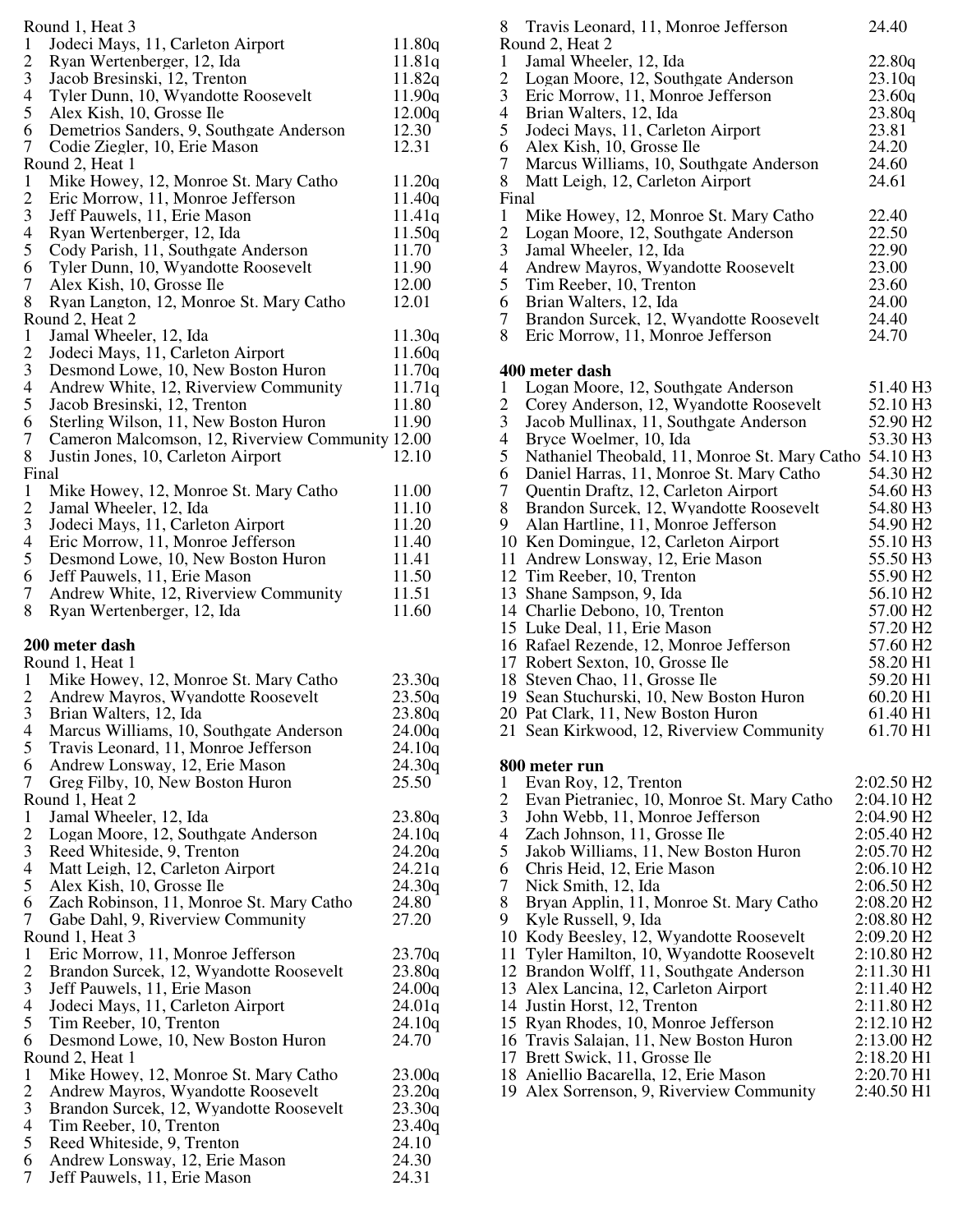|                         | 1600 meter run                                     |          |
|-------------------------|----------------------------------------------------|----------|
| 1                       | Evan Krzyske, 12, Carleton Airport                 | 4:35.40  |
| $\overline{c}$          | John Webb, 11, Monroe Jefferson                    | 4:38.30  |
| 3                       | Josh Scarbrough, 10, Southgate Anderson            | 4:42.00  |
| 4                       | Nick Smith, 12, Ida                                | 4:42.60  |
| 5                       | David Benoist, 11, Wyandotte Roosevelt             | 4:43.00  |
| 6                       | Nathan Ghena, 11, Monroe Jefferson                 | 4:46.60  |
| 7                       | Nick Raymond, 9, Erie Mason                        | 4:47.00  |
| 8                       | Andy Raymond, 12, Erie Mason                       | 4:51.30  |
| 9                       | Nathaniel Theobald, 11, Monroe St. Mary Catho      |          |
|                         |                                                    | 4:54.60  |
|                         | 10 Aaron Horst, 12, Trenton                        | 4:56.70  |
|                         | 11 Nick Brubaker, 12, Ida                          | 5:00.20  |
|                         | 12 Jake Sclater, 11, Trenton                       |          |
|                         |                                                    | 5:02.80  |
|                         | 13 Brett Swick, 11, Grosse Ile                     | 5:03.80  |
|                         | 14 Kyle Long, 11, Carleton Airport                 | 5:04.30  |
|                         | 15 Drake Davis, 10, Wyandotte Roosevelt            | 5:05.00  |
|                         | 16 John Houdek, 9, Riverview Community             | 5:15.30  |
|                         | 17 Jared Masserant, 10, Monroe St. Mary Catho      | 5:17.70  |
|                         | 18 Erik Davis, 9, Riverview Community              | 5:18.20  |
|                         | 19 Jacob Ciolono, 9, New Boston Huron              | 5:23.10  |
|                         | 20 Connor Garcia, 10, Southgate Anderson           | 5:25.10  |
|                         | 21 Zach Arp-Barnett, 12, Grosse Ile                | 5:32.60  |
|                         |                                                    |          |
|                         | 3200 meter run                                     |          |
| $\mathbf{1}$            | Evan Krzyske, 12, Carleton Airport                 | 10:11.50 |
| $\overline{c}$          | Tony Rote, 11, Carleton Airport                    | 10:12.70 |
| 3                       | Nathan Ghena, 11, Monroe Jefferson                 | 10:14.90 |
| 4                       | Josh Scarbrough, 10, Southgate Anderson            | 10:15.30 |
| 5                       | Jeffery Grzywinski, 12, Monroe St. Mary Catho      |          |
|                         |                                                    | 10:18.50 |
| 6                       | Nick Raymond, 9, Erie Mason                        | 10:28.20 |
| 7                       | Andrew Kiczenski, 11, Wyandotte Roosevelt 10:32.10 |          |
| 8                       | Alex Lanstra, 11, Wyandotte Roosevelt              | 10:32.80 |
|                         |                                                    |          |
| 9                       | Nick Smith, 12, Ida                                | 10:36.50 |
|                         | 10 Anthony Morrow, 9, Monroe Jefferson             | 10:41.50 |
|                         | 11 Aaron Horst, 12, Trenton                        | 10:49.40 |
|                         | 12 Andy Raymond, 12, Erie Mason                    | 10:50.90 |
|                         | 13 Nick Brubaker, 12, Ida                          | 10:55.30 |
|                         | 14 Kevin Glime, 10, Riverview Community            | 11:01.50 |
|                         | 15 Sean Nowak, 9, Trenton                          | 11:04.30 |
|                         | 16 Jared Masserant, 10, Monroe St. Mary Catho      | 11:11.00 |
|                         | 17 Matt Jahner, 12, New Boston Huron               | 11:17.20 |
|                         | 18 Ian Lewis, 11, Grosse Ile                       | 11:26.40 |
|                         | 19 Ryan Pickell, 9, Riverview Community            | 11:33.60 |
|                         | 20 Joe Ferguson, 9, New Boston Huron               | 11:42.20 |
|                         | 21 Connor Garcia, 10, Southgate Anderson           | 11:48.10 |
|                         | 22 Zach Arp-Barnett, 12, Grosse Ile                | 12:04.00 |
|                         |                                                    |          |
|                         | 110m hurdles                                       |          |
|                         | Round 1, Heat 1                                    |          |
| $\mathbf{1}$            | Logan Moore, 12, Southgate Anderson                | 15.80q   |
| $\overline{c}$          | Spencer Machcinski, 11, Carleton Airport           | 16.10q   |
| 3                       | Drew Patterson, 12, Monroe Jefferson               | 16.40q   |
| 4                       | Andrew Sowards, 12, Wyandotte Roosevelt            | 17.80q   |
| 5                       | Kris Krach, 10, Riverview Community                | 18.60q   |
| 6                       | Jason Barbosa, 10, Trenton                         | 20.00    |
| 7                       | Chris Hartley, Erie Mason                          | 0        |
|                         | Round 1, Heat 2                                    |          |
| $\mathbf{1}$            | Kemir Kouassi, 11, Southgate Anderson              | 15.30q   |
| $\overline{\mathbf{c}}$ | Jacob Sterling, 11, Monroe Jefferson               | 15.80q   |
| 3                       | Brendan Banker, 11, Ida                            | 17.90q   |
| 4                       | Mitchell Couturier, 9, Monroe St. Mary Catho       | 18.20q   |
| 5                       | Michael Church, 10, Grosse Ile                     | 18.30q   |
|                         |                                                    |          |
|                         |                                                    |          |

|                          | Round 1, Heat 3                              |                      |
|--------------------------|----------------------------------------------|----------------------|
| $\mathbf{1}$             | Nick Owsinek, 12, Wyandotte Roosevelt        | 16.60q               |
| $\overline{c}$           | Hayden Conflitti, 11, Trenton                | 17.40q               |
| $\mathfrak{Z}$           | Mitchell Couturier, 9, Monroe St. Mary Catho | 17.41q               |
| $\overline{4}$           | Dylan Fitchner, 11, Erie Mason               | 17.60q               |
| 5                        | Greg Gossard, 12, Ida                        | 18.20q               |
| 6                        | Chris Skehan, 12, Grosse Ile                 | 19.80q               |
|                          | Round 2, Heat 1                              |                      |
| $\mathbf{1}$             | Nick Owsinek, 12, Wyandotte Roosevelt        | 15.80q               |
| $\overline{c}$           | Kemir Kouassi, 11, Southgate Anderson        | 15.81q               |
| 3                        | Mitchell Couturier, 9, Monroe St. Mary Catho | 16.70q               |
| $\overline{4}$           | Dylan Fitchner, 11, Erie Mason               | 16.80q               |
| 5                        | Andrew Sowards, 12, Wyandotte Roosevelt      | 17.10                |
| 6                        | Michael Church, 10, Grosse Ile               | 18.30                |
| 7                        | Greg Gossard, 12, Ida                        | 18.40                |
|                          | Round 2, Heat 2                              |                      |
| 1                        | Logan Moore, 12, Southgate Anderson          | 15.00q               |
| $\mathbf{2}$             | Jacob Sterling, 11, Monroe Jefferson         | 15.90q               |
| $\mathfrak{Z}$           | Drew Patterson, 12, Monroe Jefferson         | 16.10q               |
| $\overline{4}$           | Spencer Machcinski, 11, Carleton Airport     | 16.30q               |
| 5                        | Brendan Banker, 11, Ida                      | 16.80                |
| 6                        | Hayden Conflitti, 11, Trenton                | 17.00                |
| 7                        | Mitchell Couturier, 9, Monroe St. Mary Catho | 17.70q               |
| 8                        | Kris Krach, 10, Riverview Community          | 18.00                |
| Final                    |                                              |                      |
| $\mathbf{1}$             | Logan Moore, 12, Southgate Anderson          | 14.60                |
| $\boldsymbol{2}$         | Kemir Kouassi, 11, Southgate Anderson        | 14.90                |
| $\mathfrak{Z}$           |                                              | 14.91                |
| $\overline{\mathcal{A}}$ | Jacob Sterling, 11, Monroe Jefferson         |                      |
| 5                        | Nick Owsinek, 12, Wyandotte Roosevelt        | 15.70                |
|                          | Spencer Machcinski, 11, Carleton Airport     | 15.71                |
| 6                        | Drew Patterson, 12, Monroe Jefferson         | 16.00                |
| 7                        | Mitchell Couturier, 9, Monroe St. Mary Catho | 16.30                |
| 8                        | Dylan Fitchner, 11, Erie Mason               | 16.40                |
|                          |                                              |                      |
|                          | 300m hurdles                                 |                      |
| $\mathbf{1}$             | Jacob Sterling, 11, Monroe Jefferson         | 40.60 H3             |
| $\overline{c}$           | Spencer Machcinski, 11, Carleton Airport     | 41.40 H3             |
| $\mathfrak{Z}$           | Kemir Kouassi, 11, Southgate Anderson        | 43.50 H3             |
| $\overline{\mathcal{A}}$ | Nick Owsinek, 12, Wyandotte Roosevelt        | 43.60 H <sub>3</sub> |
| 5                        | Corey Lay, 11, Erie Mason                    | 43.80 H <sub>2</sub> |
| 6                        | Mitchell Couturier, 9, Monroe St. Mary Catho | 45.00 H <sub>2</sub> |
| 7                        | Andrew Sowards, 12, Wyandotte Roosevelt      | 45.30 H3             |
| 8                        | Josh Weglarz, 12, Trenton                    | 45.60 H <sub>2</sub> |
| 9                        | Drew Patterson, 12, Monroe Jefferson         | 46.60 H3             |
|                          | 10 Derek Jacobs, 12, Erie Mason              | 47.00 H1             |
|                          | 11 Craig Metty, 11, Ida                      | 47.20 H3             |
|                          | 12 Brendan Banker, 11, Ida                   | 47.40 H3             |
|                          | 13 Michael Church, 10, Grosse Ile            | 48.50 H <sub>2</sub> |
|                          | 14 Alex Kramer, 12, Southgate Anderson       | 48.80 H <sub>2</sub> |
|                          | 15 Jalen Chalmerrs, 10, New Boston Huron     | 49.40 H1             |
|                          | 16 Jason Barbosa, 10, Trenton                | 49.50 H <sub>2</sub> |
|                          | 17 Ross Whitman, 9, Monroe St. Mary Catho    | 49.70 H <sub>1</sub> |
|                          | 18 Cameron Reaves, 10, New Boston Huron      | 51.40 H1             |
|                          |                                              |                      |
|                          | 400m Relay                                   |                      |
| $\mathbf{1}$             | IdSc                                         | 45.70 H <sub>2</sub> |
| $\overline{2}$           | Airp                                         | 46.00 H2             |
| 3                        | RiCo                                         | 46.20 H <sub>2</sub> |
| 4                        | Roos                                         | 46.21 H <sub>2</sub> |
| 5                        | SoAn                                         | 46.40 H1             |
| 6                        | Smcc                                         | 46.50 H <sub>2</sub> |
| 7                        | Erie                                         | 47.20 H <sub>2</sub> |
| 8                        | GrIl                                         | 47.30 H1             |
| 9                        | Nbhu                                         | 47.40 H1             |

 Tren 47.70 H2 11 Mjef 47.80 H2